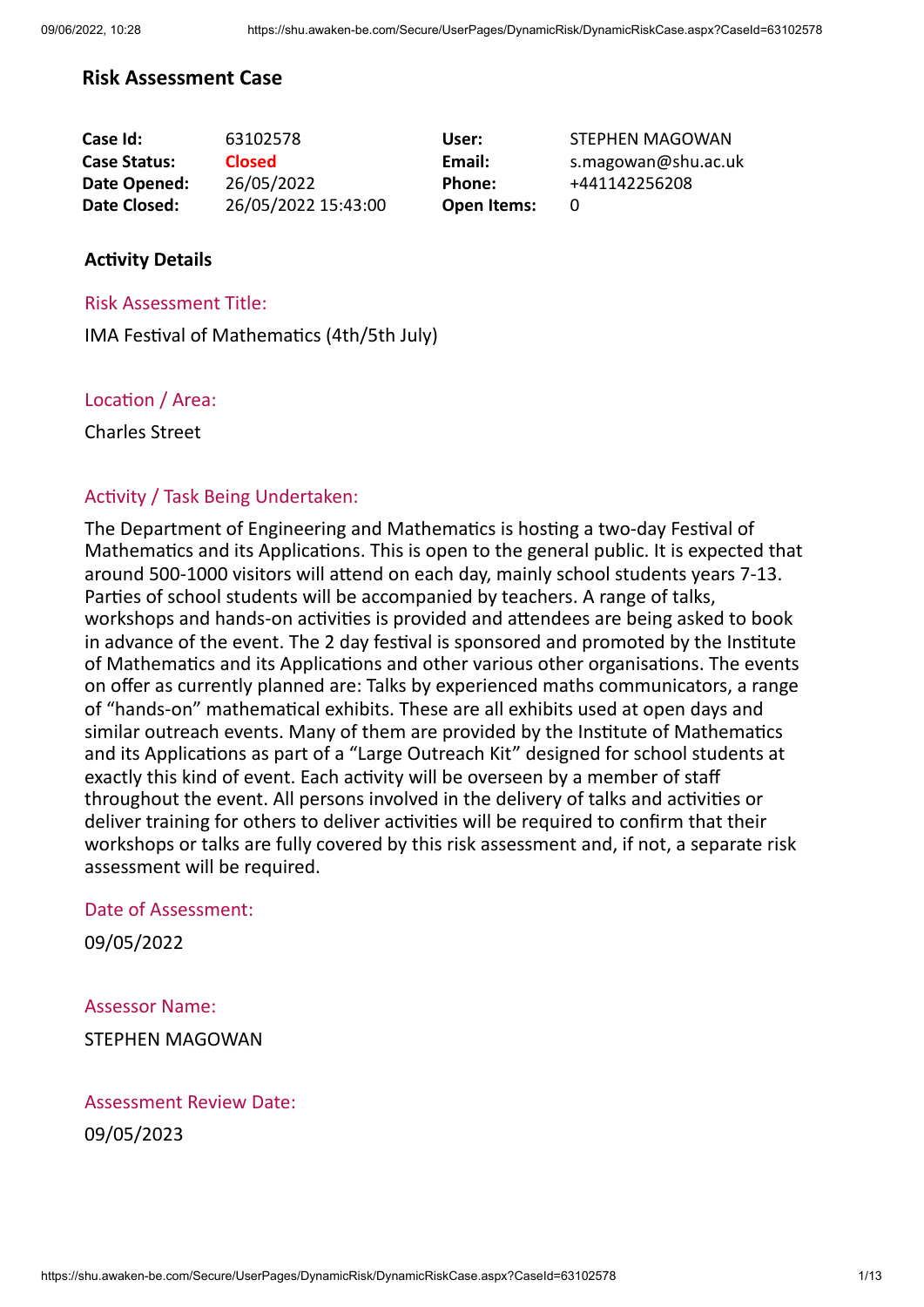How will this risk assessment be communicated to those affected by its activities?:

- **Written instruction**
- $\triangledown$  Team brief

# Supporting Documentation:

# *(Left empty)*

| <b>Fire</b><br>Risk Level:<br>Updated On: | $1$ (Low)              | 26/05/2022      |            |                    |                    |               |  |
|-------------------------------------------|------------------------|-----------------|------------|--------------------|--------------------|---------------|--|
| <b>Date</b>                               | <b>Added By</b>        | <b>Severity</b> | Likelihood | <b>Assigned To</b> | <b>Closed Date</b> | <b>Status</b> |  |
|                                           | No records to display. |                 |            |                    |                    |               |  |

Who might be harmed? (Tick all that apply)

- $\sqrt{ }$  Staff
- **⊘** Students
- $\sqrt{ }$  Public / Visitors

## How could they be harmed?

Smoke inhalation or burns if fire breaks out.

#### What are you already doing?

- $\heartsuit$  Students, staff and stakeholders are provided with relevant and comprehensible information, instructions, and training as appropriate, to ensure they are familiar with the emergency arrangements and those with specified fire safety roles are competent to carry out their roles and responsibilities.
- **Fire doors are kept closed at all times (unless they are doors which automatically** close when the alarm is sounded).
- Corridors, stairways, landings and escape routes are kept clear at all times of anything that is likely to cause a fire or to impede evacuation in an emergency.
- Refuges for use by wheelchair users must never be used to store materials, equipment or furniture.
- Hazardous materials must be stored, used and disposed of in accordance with all legal requirements and safe working practices.
- All firefighting equipment is kept free from obstruction and be readily available for use in an emergency.
- **Example 1** Fire alarm call points must be kept free from obstruction and not be covered or obscured from view.
- Smoke and fire detectors not be impeded in their operation.
- Formal inspections and informal management 'walkabouts' monitor housekeeping arrangements and standards.
- **Periodic checks by Fire Marshals also include monitoring housekeeping standards.**
- $\vee$  Electrical sockets not overloaded.
- $\heartsuit$  Equipment checked prior to use for faults.
- All electrical faults reported to designated person.
- **Z** Defective electrical equipment shall be clearly identified, labelled as out of use and stored separately to prevent accidental use.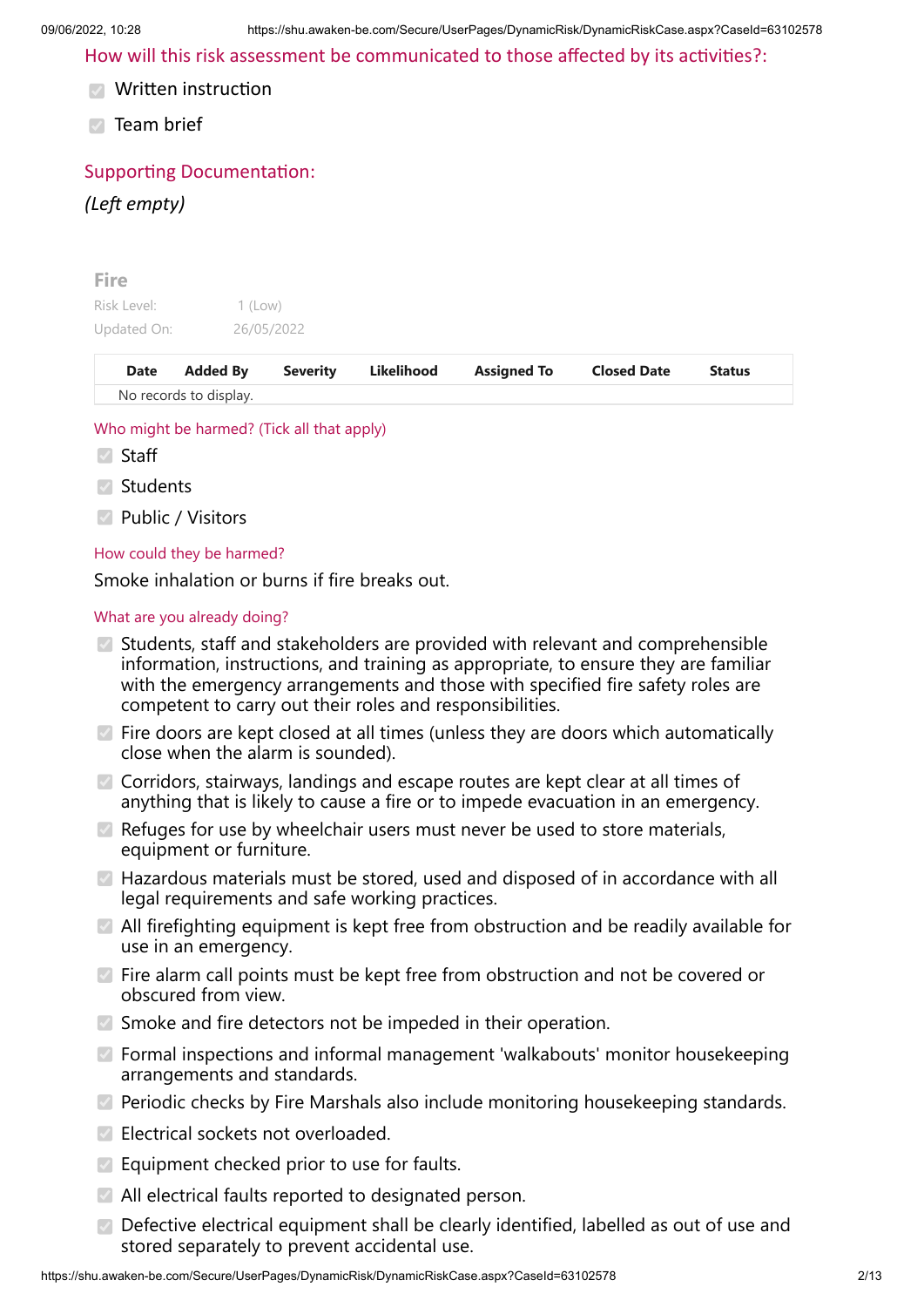Any additional controls required?

# *(Left empty)*

## Please provide details of all controls

Staff and student ambassadors are trained to follow University guidelines in the event of an emergency evacuation or on the sounding of an evacuation alarm. Visitors are informed of the fire evacuation procedures at registration. Staff and Student Ambassadors are responsible for being aware of the evacuation meeting points for each of the venues visited and to lead the group to the evacuation assembly points. This information is included in ambassador and staff briefings at the start of an event. University staff in conjunction with school staff (if applicable) complete a head count / role call after evacuation. If all visitors are not accounted for, a staff member or student ambassador will inform the nearest fire marshal / security. All equipment is accessed prior to event. Routes to exits remain clear in case evacuation required. Ambassadors and SHU staff will direct visitors to the nearest fire exits in the event of an alarm.

Additional risks for special groups? (Tick all that apply)

Young Persons (Under age 18)

## What are the additional risks?

Children require greater supervision and assistance

## What are you already doing?

Request School/college risk assessments in place for their trip and correct ratios etc are in place for supervision, any special requirements from these RA's raised with SHU in advance.

## Any additional controls required?

*(Left empty)*

Likelihood (The possibility that something could happen)

## Remote

Consequence (The probable outcome of the potential incident)

## Minor

## Risk Level

|             | Consequence/Severity          |                |               |          |         |       |                |  |  |  |  |  |
|-------------|-------------------------------|----------------|---------------|----------|---------|-------|----------------|--|--|--|--|--|
|             |                               |                | Minor         | Moderate | Serious | Major | Critical/Fatal |  |  |  |  |  |
|             | Probability Likelihood Rating |                |               | 2        | 3       | 4     | 5              |  |  |  |  |  |
| $0.8 - 1$   | Almost<br>Certain             | 5              | 5             | 10       | 15      | 20    | 25             |  |  |  |  |  |
| $0.6 - 0.8$ | Very Likely                   | $\overline{4}$ | 4             | 8        | 12      | 16    | 20             |  |  |  |  |  |
| $0.4 - 0.6$ | Likely                        | 3              | 3             | 6        | 9       | 12    | 15             |  |  |  |  |  |
| $0.2 - 0.4$ | Occasional                    | $\mathcal{P}$  | $\mathcal{P}$ | 4        | 6       | 8     | 10             |  |  |  |  |  |
| $0 - 0.2$   | Remote                        |                |               | 2        | 3       | 4     | 5              |  |  |  |  |  |

Item Review Date

09/05/2023

## Supporting Documentation

*(Left empty)*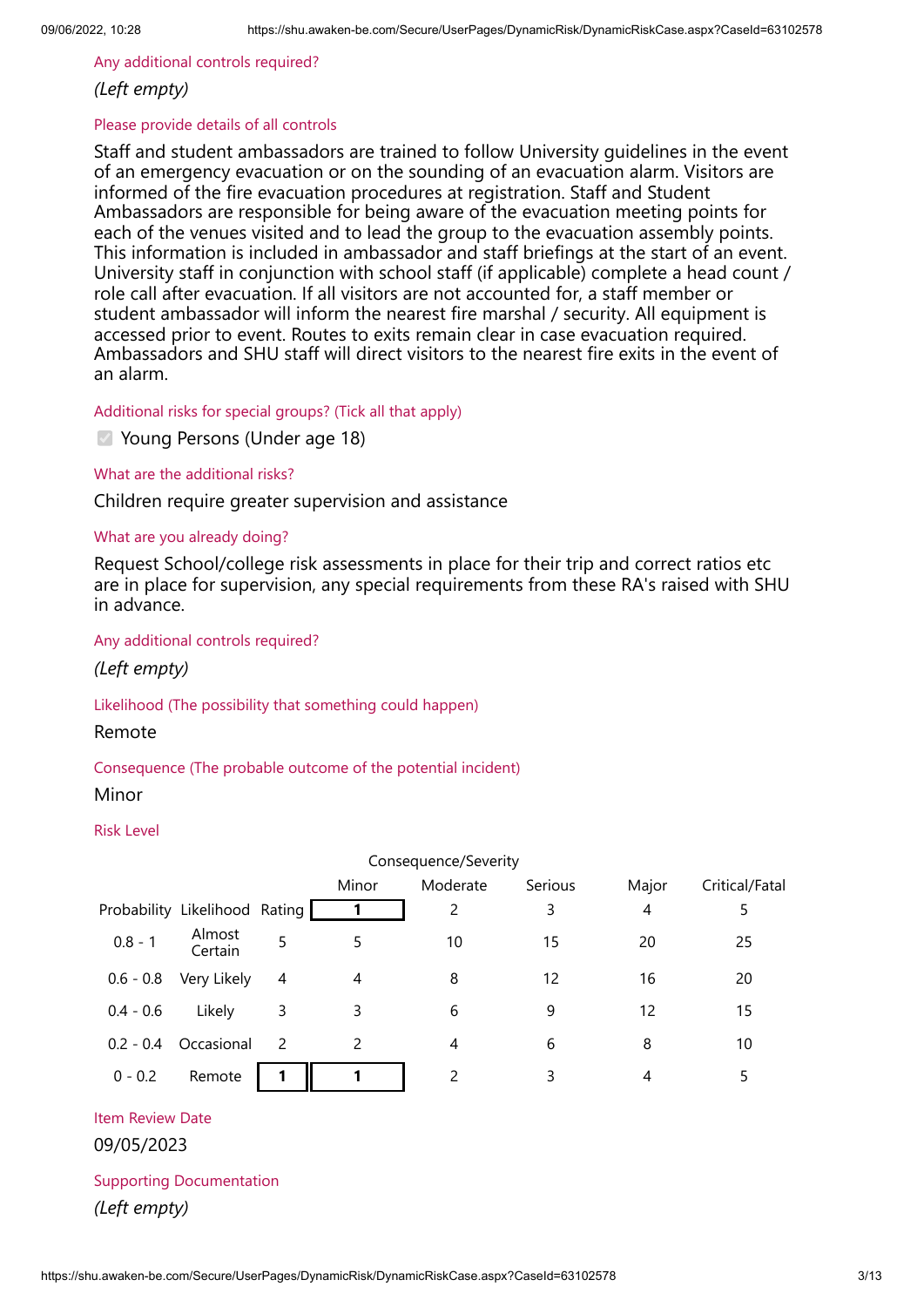## **Slips, Trips and Falls**

| Risk Level: | $2$ (Low)  |
|-------------|------------|
| Updated On: | 26/05/2022 |

| Date | Added By Severity      |  | / Likelihood Assigned To | <b>Closed Date</b> | <b>Status</b> |  |
|------|------------------------|--|--------------------------|--------------------|---------------|--|
|      | No records to display. |  |                          |                    |               |  |

Who might be harmed? (Tick all that apply)

- $\triangledown$  Staff
- $\sqrt{ }$  Students
- **▶ Public / Visitors**

#### How could they be harmed?

Unevenness of floor or items left on floor may lead to trips.

### What are you already doing?

- Areas are identified where levels change, e.g. slopes, ramps, steps/stairs, unexpected holes, bumps etc.
- $\vee$  No trailing cables/hoses.
- Where warning signs are used these are removed when no longer required.
- $\heartsuit$  Spills dealt with immediately.
- $\vee$  Equipment is stored tidily.
- **Z** Floors and access routes are kept free from obstruction.
- Mats used to stop rainwater being walked into workplace.
- Steps and stairways are adequately lit and clearly marked/highlighted.
- $\vee$  All steps have handrails.

## Any additional controls required?

## *(Left empty)*

## Please provide details of all controls

Floor space is kept clear of trip hazards. Uneven floor area will not be in use. Guests will be advised prior to start of event to store clothes and bags in area away from event activities and not to be left on floor in walkways. Prior to tours commencing, guests are advised that the event will include moving between rooms and varying levels using stairs and they should remain alert to their surroundings. Guests and school groups are asked to inform the tour guide of any mobility issues or concerns. Schools/colleges or visiting staff are asked to inform us of any mobility issues at the point of booking/visit request to enable appropriate route planning and visit orientation. University staff and student ambassadors are provided with contact details of security for first aid support and are asked to be alert to and report any potential hazards on their route. When working with younger visitors, staff and student ambassadors will reiterate the importance of moving safely around the campus and implement appropriate techniques to manage this. e.g. implementing a buddy system or emphasising not running in or between university buildings. Any injuries and hazards will be recorded and reported and recording using standard SHU reporting processes. Any activity resources used will be stored safely and any spillages reported and cleaned immediately

## Additional risks for special groups? (Tick all that apply)

Young Persons (Under age 18)

#### What are the additional risks?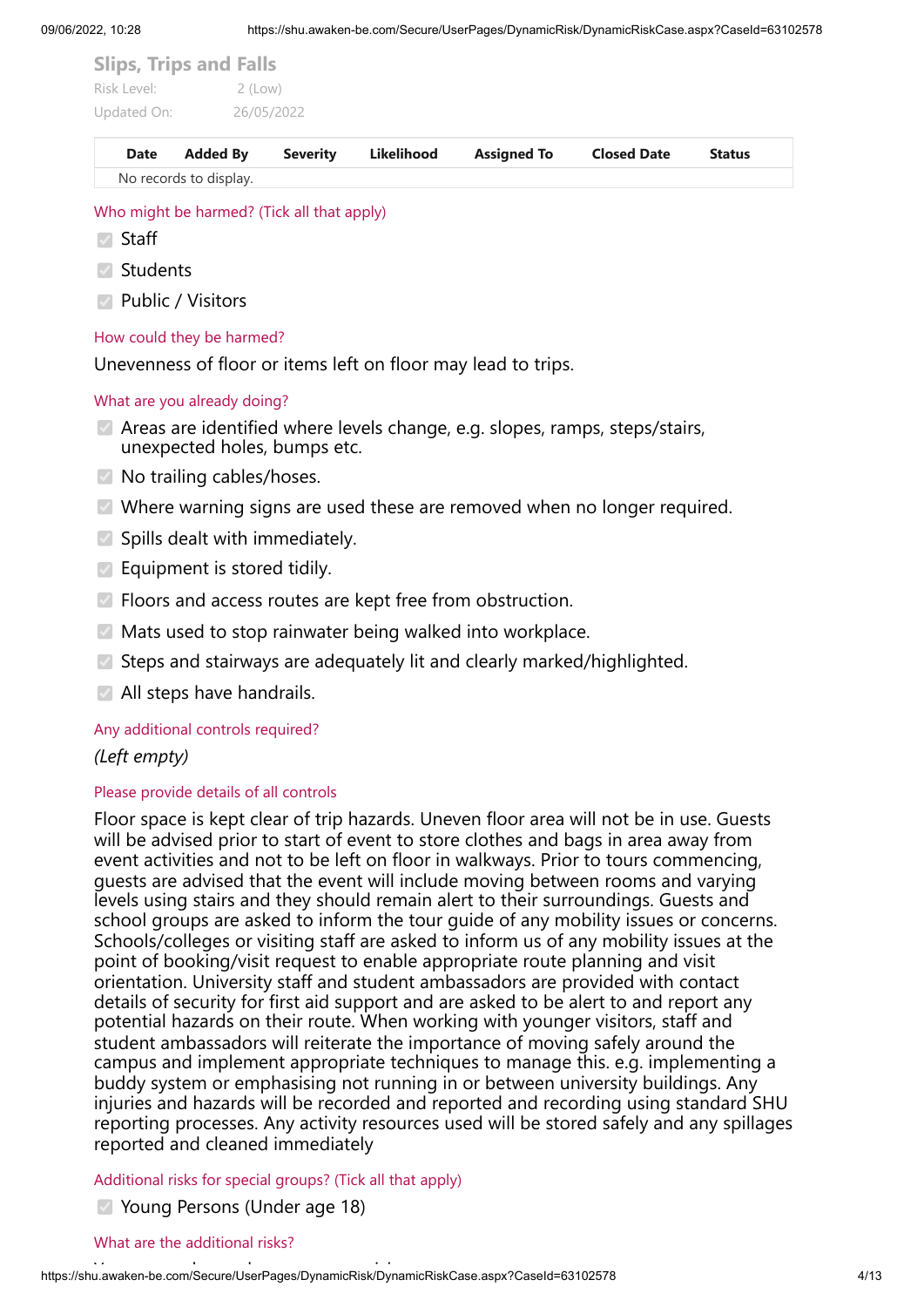Young people need greater supervision.

## What are you already doing?

Correct staff/pupil ratios are in place. School are responsible for the children at all times. School have own risk assessments and any specific concerns or requirements are raised with SHU prior to event.

Any additional controls required?

*(Left empty)*

Likelihood (The possibility that something could happen)

## Occasional

Consequence (The probable outcome of the potential incident)

## Minor

## Risk Level

|             | Consequence/Severity          |                |       |          |         |       |                |  |  |  |  |  |
|-------------|-------------------------------|----------------|-------|----------|---------|-------|----------------|--|--|--|--|--|
|             |                               |                | Minor | Moderate | Serious | Major | Critical/Fatal |  |  |  |  |  |
|             | Probability Likelihood Rating |                |       | 2        | 3       | 4     | 5              |  |  |  |  |  |
| $0.8 - 1$   | Almost<br>Certain             | 5              | 5     | 10       | 15      | 20    | 25             |  |  |  |  |  |
| $0.6 - 0.8$ | Very Likely                   | $\overline{4}$ | 4     | 8        | 12      | 16    | 20             |  |  |  |  |  |
| $0.4 - 0.6$ | Likely                        | 3              | 3     | 6        | 9       | 12    | 15             |  |  |  |  |  |
|             | 0.2 - 0.4 Occasional          | $\overline{2}$ | 2     | 4        | 6       | 8     | 10             |  |  |  |  |  |
| $0 - 0.2$   | Remote                        |                |       | 2        | 3       | 4     | 5              |  |  |  |  |  |

## Item Review Date

09/05/2023

**Risk of guest/young person becoming lost or**

## **disorientated**

Risk Level: 2 (Low) Updated On: 26/05/2022

| Date |                        |  | Added By Severity Likelihood Assigned To | <b>Closed Date</b> | <b>Status</b> |  |
|------|------------------------|--|------------------------------------------|--------------------|---------------|--|
|      | No records to display. |  |                                          |                    |               |  |

Who might be harmed? (Tick all that apply)

- **⊘** Staff
- **☑** Students
- **■** Public / Visitors

## How could they be harmed?

There is the potential for a visitor to become lost, disorientated and feel vulnerable during a visit to the event. Many young people will not be familiar with the campus environment.

## What are you already doing?

Where possible, young people are accompanied throughout by adult representatives from their schools, SHU staff or student ambassadors. Ensure the visit adheres to the required standard supervision ratios of staff-to-pupil (1:20 for school years 7 onwards) Responsibility for supervision of young people is supported by school or college staff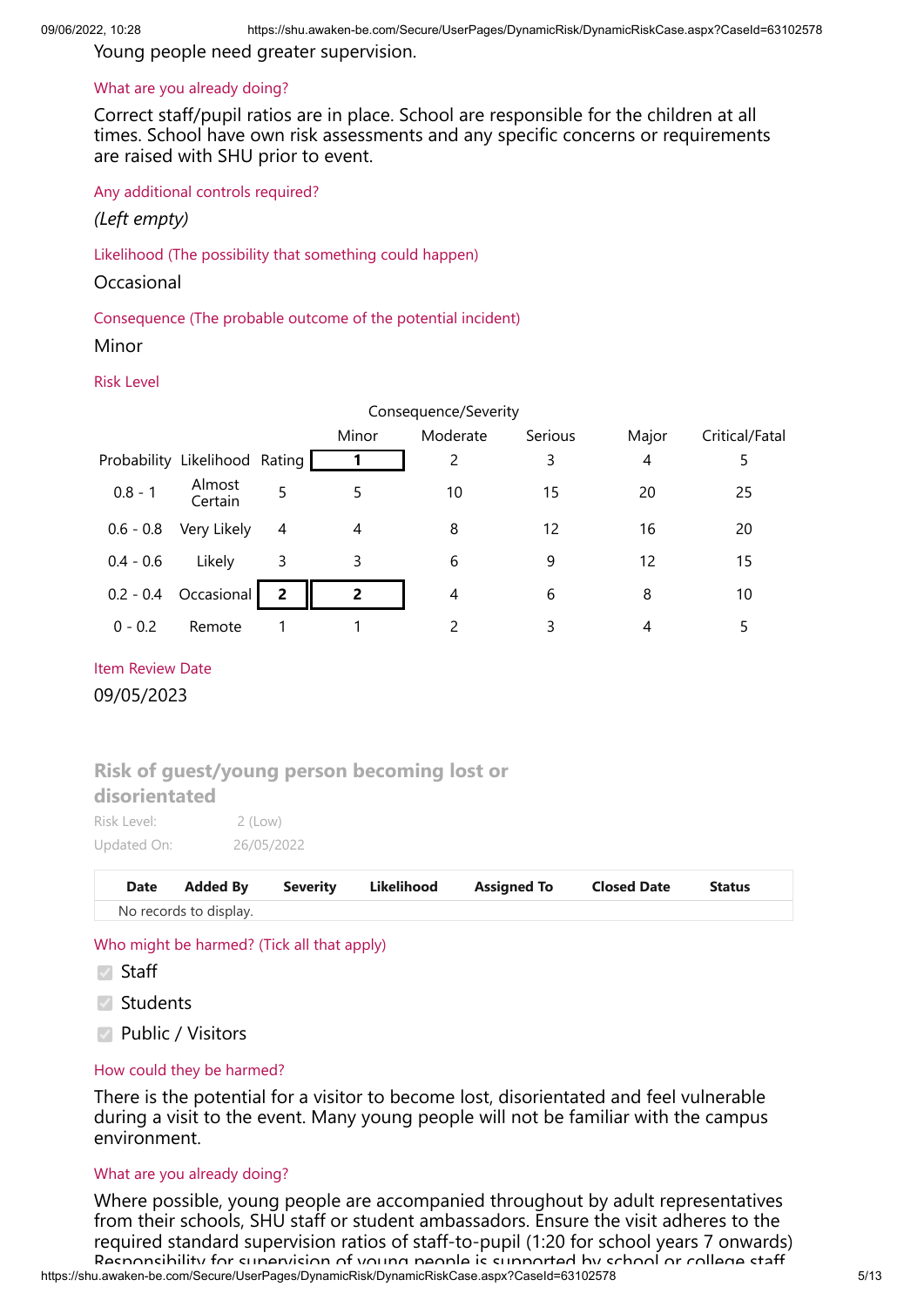09/06/2022, 10:28 https://shu.awaken-be.com/Secure/UserPages/DynamicRisk/DynamicRiskCase.aspx?CaseId=63102578

Responsibility for supervision of young people is supported by school or college stan, who will receive additional information if there is any increased risk of becoming lost (for example, moving between campus buildings)

Any additional controls required?

*(Left empty)*

Additional risks for special groups? (Tick all that apply)

Young Persons (Under age 18)

What are the additional risks?

*(Left empty)*

What are you already doing?

Student ambassadors and staff briefed to look out for unaccompanied minors and reintroduce to their school group.

Any additional controls required?

*(Left empty)*

Likelihood (The possibility that something could happen)

Occasional

Consequence (The probable outcome of the potential incident)

#### Minor

#### Risk Level

|             | Consequence/Severity          |                |                |          |         |       |                |  |  |  |  |  |
|-------------|-------------------------------|----------------|----------------|----------|---------|-------|----------------|--|--|--|--|--|
|             |                               |                | Minor          | Moderate | Serious | Major | Critical/Fatal |  |  |  |  |  |
|             | Probability Likelihood Rating |                |                | 2        | 3       | 4     | 5              |  |  |  |  |  |
| $0.8 - 1$   | Almost<br>Certain             | 5              | 5              | 10       | 15      | 20    | 25             |  |  |  |  |  |
| $0.6 - 0.8$ | Very Likely                   | $\overline{4}$ | 4              | 8        | 12      | 16    | 20             |  |  |  |  |  |
| $0.4 - 0.6$ | Likely                        | 3              | 3              | 6        | 9       | 12    | 15             |  |  |  |  |  |
|             | 0.2 - 0.4 Occasional          | $\overline{2}$ | $\overline{2}$ | 4        | 6       | 8     | 10             |  |  |  |  |  |
| $0 - 0.2$   | Remote                        |                |                |          |         | 4     |                |  |  |  |  |  |

#### Item Review Date

09/05/2023

## **Illness whilst on visit**

Risk Level: 2 (Low) Updated On: 26/05/2022

| Date |                        |  | Added By Severity Likelihood Assigned To Closed Date Status |  |  |
|------|------------------------|--|-------------------------------------------------------------|--|--|
|      | No records to display. |  |                                                             |  |  |

#### Who might be harmed? (Tick all that apply)

- $\triangledown$  Staff
- **⊘** Students
- $\sqrt{ }$  Public / Visitors

#### How could they be harmed?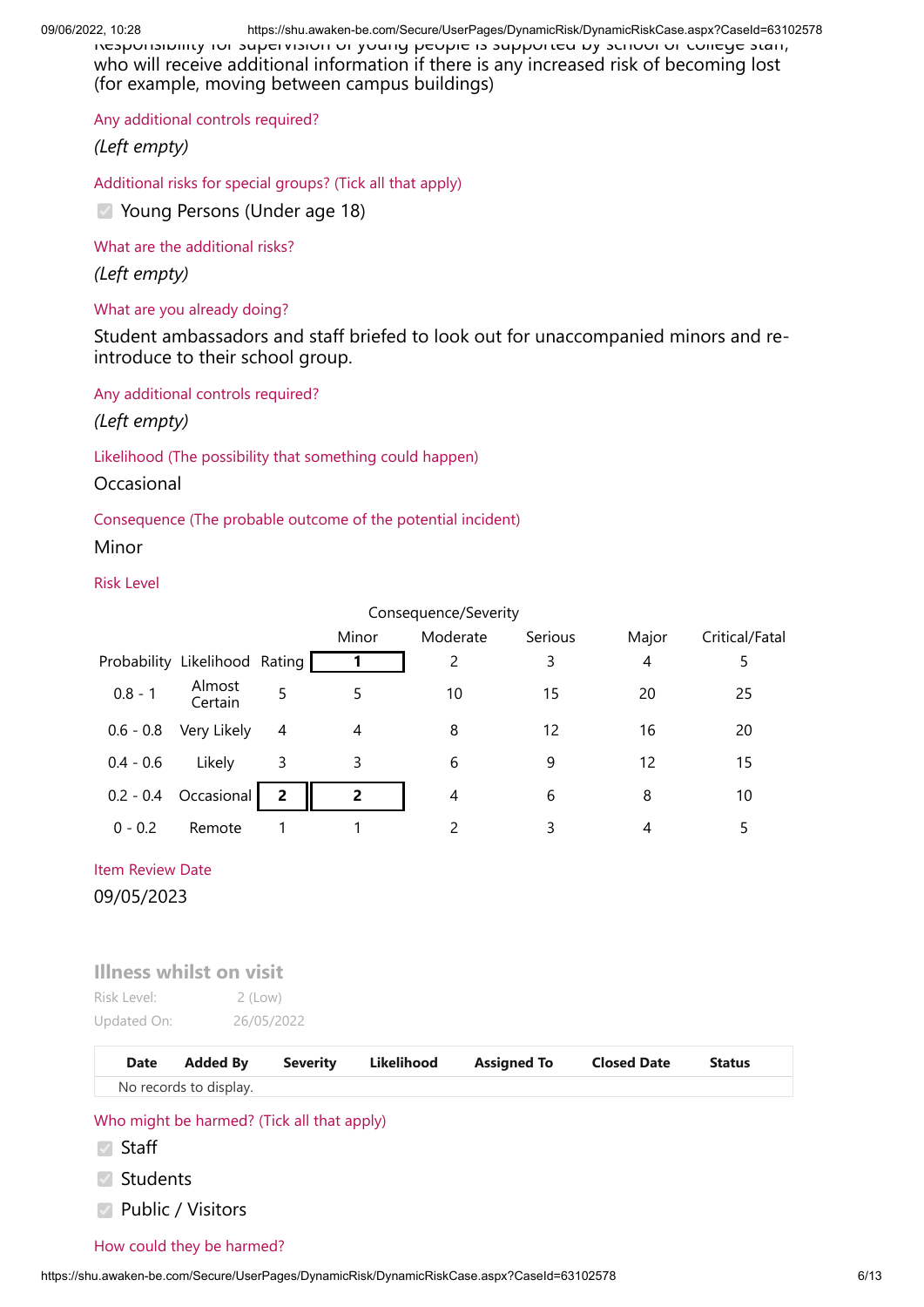Visitors or staff may become unwell whilst attending/supporting the event. During visits participants may be following a schedule and in locations different to their usual daily routine. They may be unprepared for the demands of the environment or the activities that they participate in.

#### What are you already doing?

Staff and student ambassadors are made aware of emergency procedures via induction, training and briefing sessions. School and college staff are requested to notify SHU of any medical conditions that may impact on a young person's experience of a visit. Additional assessment of risks is made where there are any preexisting conditions. Where a staff member or student ambassador leading an event becomes ill, sufficient alternative staff cover within SHU will provide support and decide on appropriate management of the event. Where events are out of hours, sufficient consideration is given to allocating enough staff to cover such scenarios. Schools/colleges or visiting staff are asked to inform us of any medical conditions that may affect a visitors' participation in or enjoyment of an activity or visit. Appropriate modifications are made to adapt to different needs. All activities are individually assessed for risks to health and appropriate measures taken to manage these. Common issues for young people (changes in temperature, access to food and water, any physical activity demands) are considered when designing a visit schedule. Where there are specific demands, such as task appropriate clothing, these will be communicated to schools and colleges in advance of the activity. Where there are additional risk factors, such as high temperatures or staff/students observing fasting, additional measures to manage these, including adapting activity or communicating risks, are managed responsively by the lead staff member. University staff and student ambassadors are provided with contact details of security for first aid support.

Any additional controls required?

*(Left empty)*

Additional risks for special groups? (Tick all that apply)

*(Left empty)*

What are the additional risks?

*(Left empty)*

What are you already doing?

*(Left empty)*

Any additional controls required?

*(Left empty)*

Likelihood (The possibility that something could happen)

**Occasional** 

Consequence (The probable outcome of the potential incident)

Minor

#### Risk Level

|             | Consequence/Severity          |   |                |                |         |       |                |  |  |  |  |  |
|-------------|-------------------------------|---|----------------|----------------|---------|-------|----------------|--|--|--|--|--|
|             |                               |   | Minor          | Moderate       | Serious | Major | Critical/Fatal |  |  |  |  |  |
|             | Probability Likelihood Rating |   |                |                | 3       | 4     | 5              |  |  |  |  |  |
| $0.8 - 1$   | Almost<br>Certain             | 5 | 5              | 10             | 15      | 20    | 25             |  |  |  |  |  |
| $0.6 - 0.8$ | Very Likely                   | 4 | 4              | 8              | 12      | 16    | 20             |  |  |  |  |  |
| $0.4 - 0.6$ | Likely                        | 3 | 3              | 6              | 9       | 12    | 15             |  |  |  |  |  |
|             | $0.2 - 0.4$ Occasional 2      |   | $\overline{2}$ | $\overline{4}$ | 6       | 8     | 10             |  |  |  |  |  |

https://shu.awaken-be.com/Secure/UserPages/DynamicRisk/DynamicRiskCase.aspx?CaseId=63102578 7/13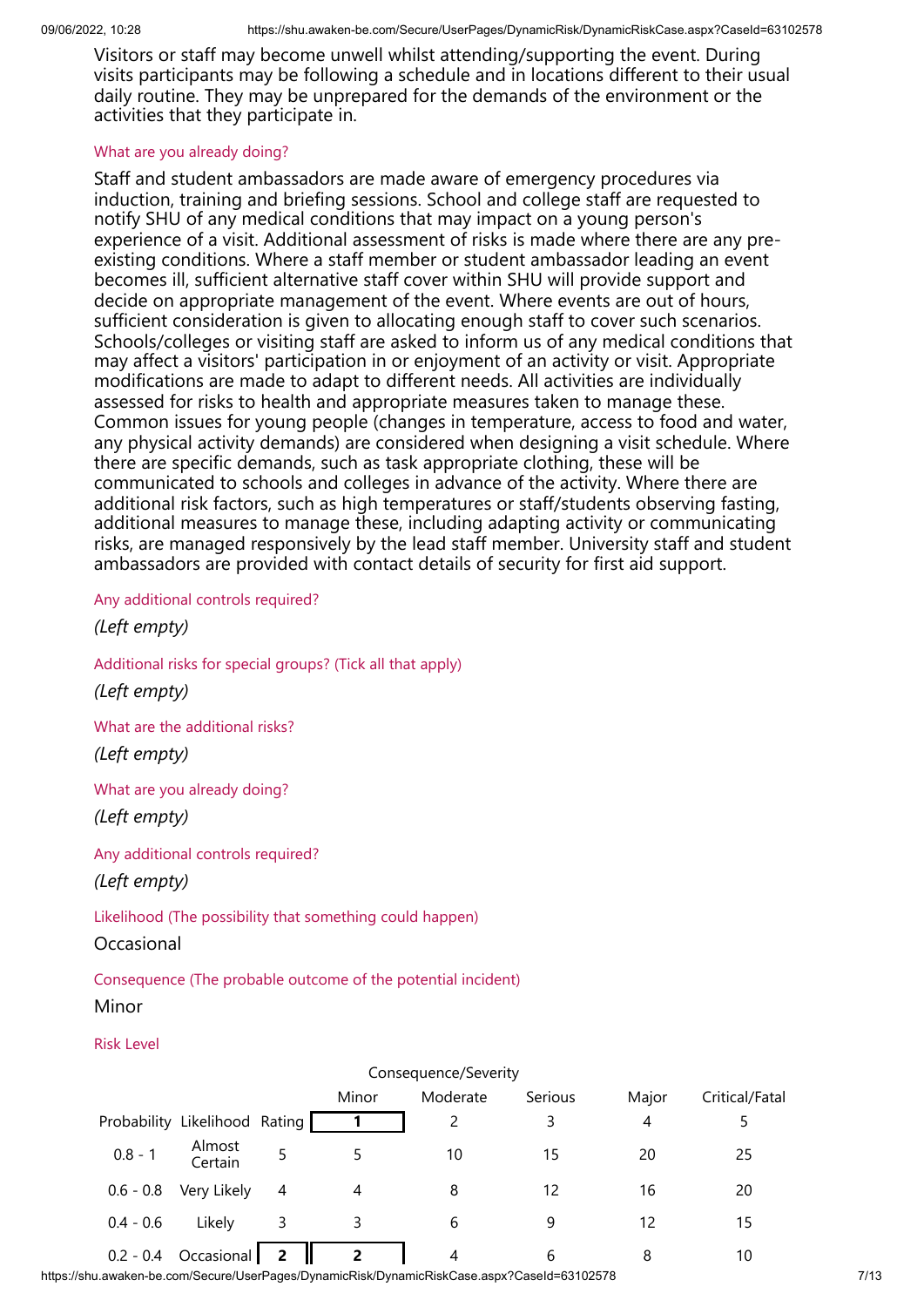|  | 0 - 0.2 Remote 1 1 1 |  |  |  |
|--|----------------------|--|--|--|
|  |                      |  |  |  |

# Item Review Date 09/05/2023

# **Unsuitable supervision (Safeguarding)**

Risk Level: 1 (Low) Updated On: 26/05/2022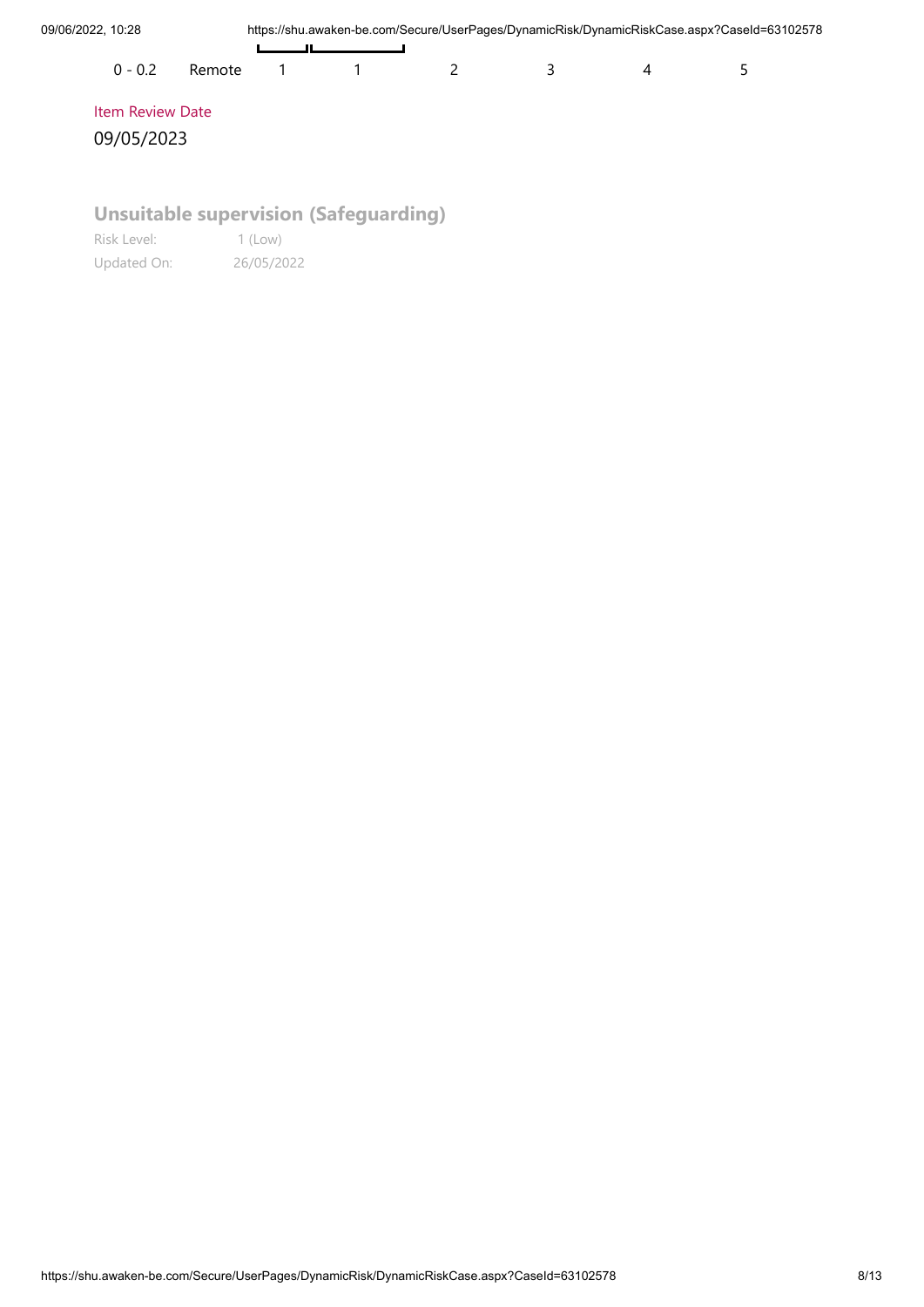|                        | Date Added By Severity Likelihood Assigned To | <b>Closed Date</b> | <b>Status</b> |  |
|------------------------|-----------------------------------------------|--------------------|---------------|--|
| No records to display. |                                               |                    |               |  |

Who might be harmed? (Tick all that apply)

## **▼** Public / Visitors

## How could they be harmed?

Many activity participants will be under 18. In some cases, Visiting speakers/activity leads, SHU staff or student ambassadors will be responsible for leading activities or a group of young people.

## What are you already doing?

All school/college groups will have representatives from the school/college at all times. All staff and student ambassadors undergo safeguarding training at levels appropriate to their role. Student ambassadors and staff do not have any one-to-one contact with young people unless appropriate safeguarding checks have been undertaken. All activities/talks will have more than one adult (SHU staff/Student ambassador) present.

Any additional controls required?

*(Left empty)*

Additional risks for special groups? (Tick all that apply)

*(Left empty)*

What are the additional risks?

*(Left empty)*

What are you already doing?

*(Left empty)*

Any additional controls required?

*(Left empty)*

Likelihood (The possibility that something could happen)

Remote

Consequence (The probable outcome of the potential incident)

Minor

## Risk Level

| Consequence/Severity |                               |                |               |          |         |       |                |  |  |
|----------------------|-------------------------------|----------------|---------------|----------|---------|-------|----------------|--|--|
|                      |                               |                | Minor         | Moderate | Serious | Major | Critical/Fatal |  |  |
|                      | Probability Likelihood Rating |                |               | 2        | 3       | 4     | 5              |  |  |
| $0.8 - 1$            | Almost<br>Certain             | 5              | 5             | 10       | 15      | 20    | 25             |  |  |
| $0.6 - 0.8$          | Very Likely                   | 4              | 4             | 8        | 12      | 16    | 20             |  |  |
| $0.4 - 0.6$          | Likely                        | 3              | 3             | 6        | 9       | 12    | 15             |  |  |
| $0.2 - 0.4$          | Occasional                    | $\overline{2}$ | $\mathcal{P}$ | 4        | 6       | 8     | 10             |  |  |
| $0 - 0.2$            | Remote                        |                |               | 2        | 3       | 4     | 5              |  |  |

## Item Review Date

09/05/2023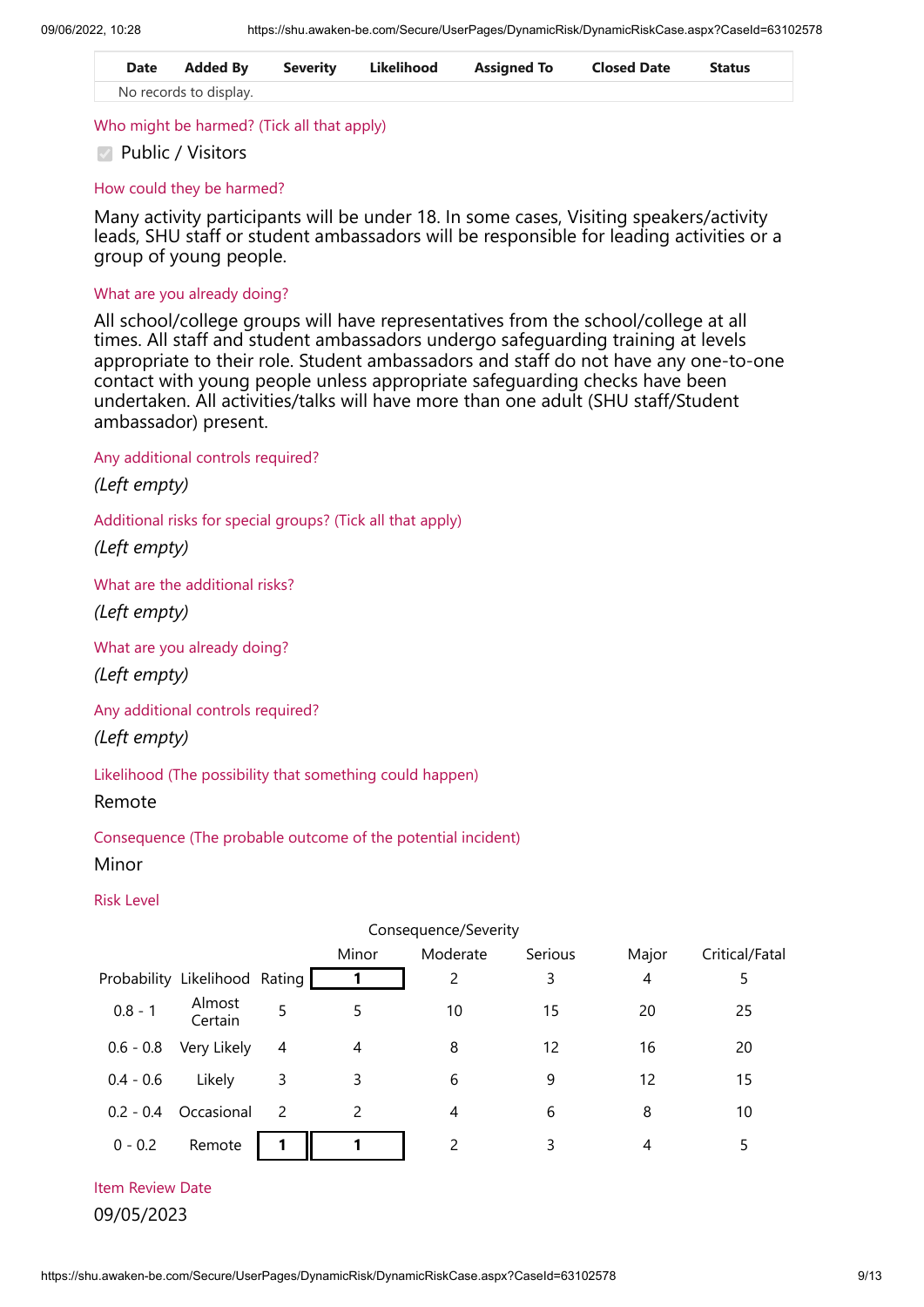| delivered   |                        |                 | Injury or stress related to the content of session |                    |                    |               |
|-------------|------------------------|-----------------|----------------------------------------------------|--------------------|--------------------|---------------|
| Risk Level: | $1$ (Low)              |                 |                                                    |                    |                    |               |
| Updated On: |                        | 26/05/2022      |                                                    |                    |                    |               |
| <b>Date</b> | <b>Added By</b>        | <b>Severity</b> | Likelihood                                         | <b>Assigned To</b> | <b>Closed Date</b> | <b>Status</b> |
|             | No records to display. |                 |                                                    |                    |                    |               |

Who might be harmed? (Tick all that apply)

#### Public / Visitors

#### How could they be harmed?

Some visits will involve subject-based activities that may have hazards associated with them. All activities are designed to minimise risk but will offer participants insight into mathematics and its applications.

#### What are you already doing?

All activities are designed to be age appropriate and details are provided to SHU staff organising the event, in advance so they can advise on suitability if needed. Where there are additional hazards (e.g. use of chemicals) that could lead to injury, these are assessed by the session lead and a separate risk assessment will be created. Where content of sessions could cause emotional distress but are deemed to be age and situationally appropriate by staff, participants are advised beforehand of any sensitive content and given the opportunity to withdraw from participation during the session.

## Any additional controls required?

#### *(Left empty)*

Additional risks for special groups? (Tick all that apply)

Young Persons (Under age 18)

#### What are the additional risks?

Young persons may not feel confident to identify if suitable, therefore decision will be made by school/college representative.

#### What are you already doing?

All people delivering activities/talks will be briefed on identifying any content that may cause harm or injury and where neccessary a separate risk assessment will be created.

Any additional controls required?

*(Left empty)*

Likelihood (The possibility that something could happen)

Remote

Consequence (The probable outcome of the potential incident)

#### Minor

#### Risk Level

|             |                               |   |       | Consequence/Severity |                |       |                |
|-------------|-------------------------------|---|-------|----------------------|----------------|-------|----------------|
|             |                               |   | Minor | Moderate             | <b>Serious</b> | Maior | Critical/Fatal |
|             | Probability Likelihood Rating |   |       |                      |                |       | ╮              |
|             | 0.8 - 1 Almost<br>Certain     | 5 |       | 10                   |                | 20    | 25             |
| $0.6 - 0.8$ | Very Likely                   | 4 |       |                      |                | 16    | 20             |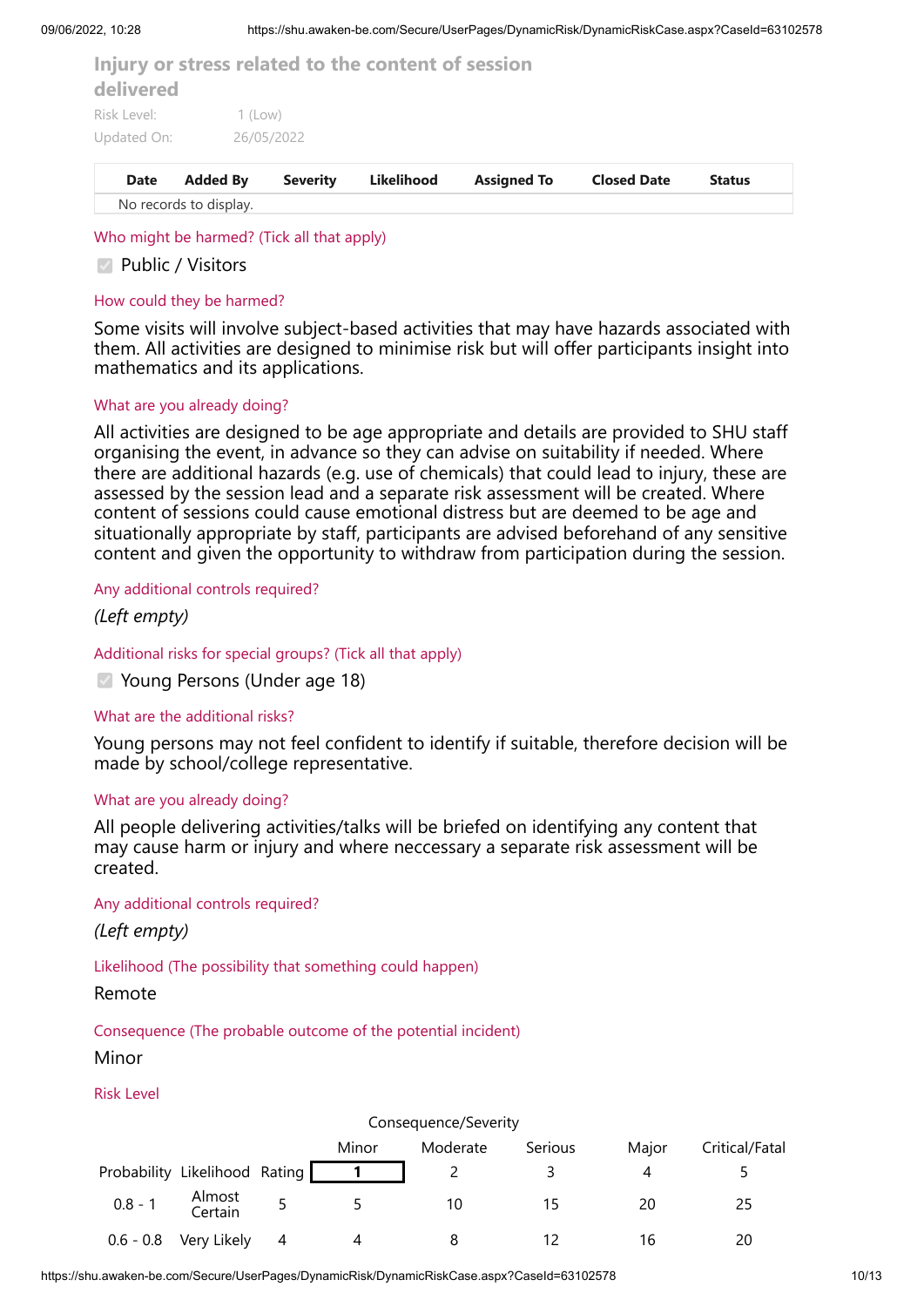| 09/06/2022, 10:28 |                        | https://shu.awaken-be.com/Secure/UserPages/DynamicRisk/DynamicRiskCase.aspx?CaseId=63102578 |   |  |    |  |
|-------------------|------------------------|---------------------------------------------------------------------------------------------|---|--|----|--|
| $0.4 - 0.6$       | Likelv                 | 353                                                                                         |   |  |    |  |
|                   | 0.2 - 0.4 Occasional 2 |                                                                                             | 4 |  | 10 |  |
|                   |                        | 0 - 0.2 Remote $\begin{vmatrix} 1 & 1 & 1 \\ 1 & 1 & 2 \end{vmatrix}$ 2                     |   |  |    |  |
|                   |                        |                                                                                             |   |  |    |  |

# Item Review Date

09/05/2023

**Covid**

Risk Level: 4 (Low) Updated On: 26/05/2022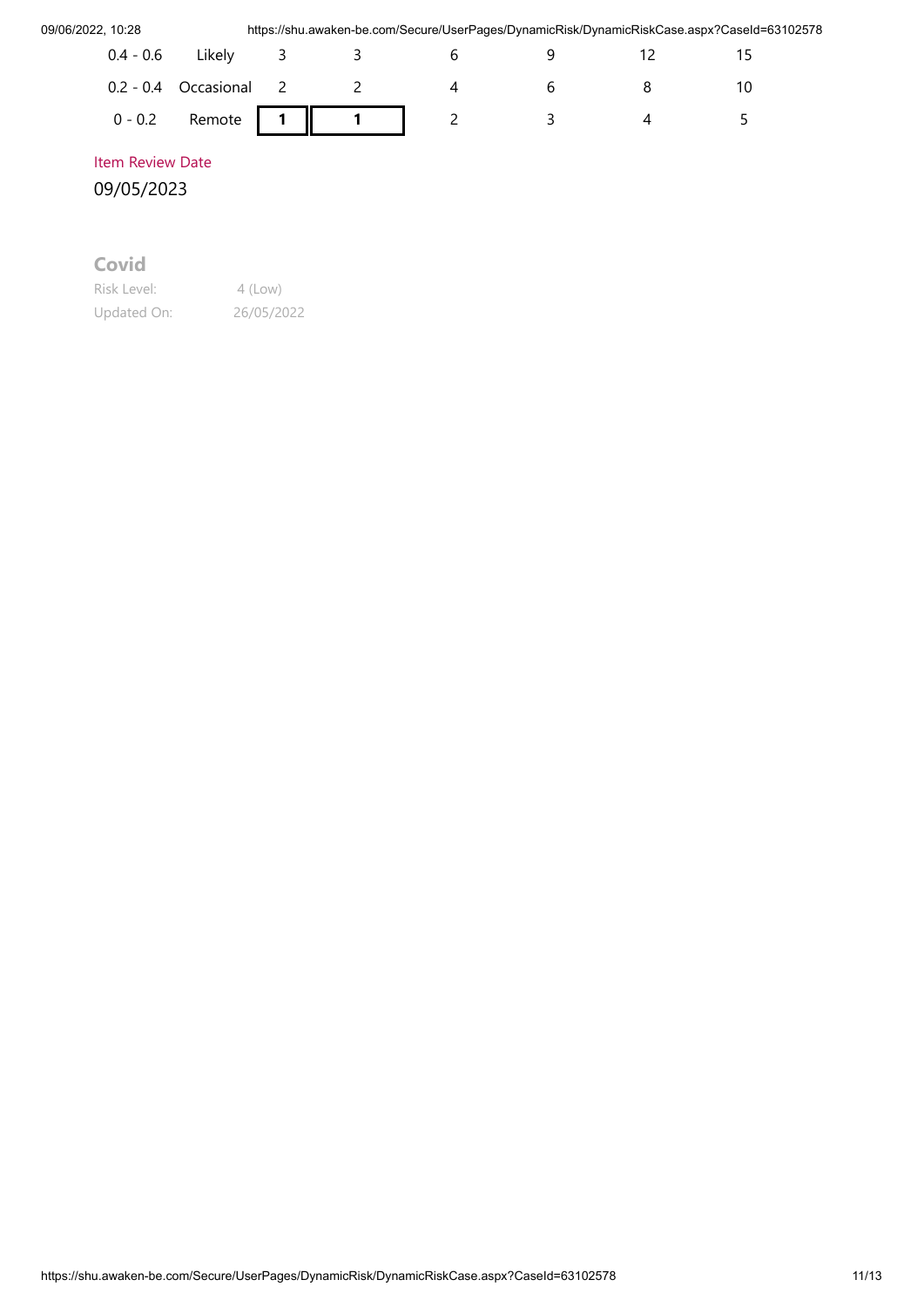| Date |                        | Added By         Severity        Likelihood        Assigned To | <b>Closed Date</b> | Status |  |
|------|------------------------|----------------------------------------------------------------|--------------------|--------|--|
|      | No records to display. |                                                                |                    |        |  |

## Who might be harmed? (Tick all that apply)

- **⊘** Staff
- **⊘** Students
- **Public / Visitors**

## How could they be harmed?

Transmission of Covid during the event.

## What are you already doing?

Ensure that any university requirements are cascaded to attendees in advance of the event. Review any change in local/national situation and identify any actions that need to be undertaken in advance of the event.

Any additional controls required?

*(Left empty)*

Additional risks for special groups? (Tick all that apply)

*(Left empty)*

What are the additional risks?

Currently reduced availability for testing makes identification of covid more difficult.

## What are you already doing?

Following university guidelines and monitoring the local and national situation.

Any additional controls required?

*(Left empty)*

Likelihood (The possibility that something could happen)

## **Occasional**

Consequence (The probable outcome of the potential incident)

# Moderate

# Risk Level

|             | Consequence/Severity          |                |       |              |         |       |                |  |  |  |
|-------------|-------------------------------|----------------|-------|--------------|---------|-------|----------------|--|--|--|
|             |                               |                | Minor | Moderate     | Serious | Major | Critical/Fatal |  |  |  |
|             | Probability Likelihood Rating |                | 1     | $\mathbf{2}$ | 3       | 4     | 5              |  |  |  |
| $0.8 - 1$   | Almost<br>Certain             | 5              | 5     | 10           | 15      | 20    | 25             |  |  |  |
| $0.6 - 0.8$ | Very Likely                   | 4              | 4     | 8            | 12      | 16    | 20             |  |  |  |
| $0.4 - 0.6$ | Likely                        | 3              | 3     | 6            | 9       | 12    | 15             |  |  |  |
| $0.2 - 0.4$ | Occasional                    | $\overline{2}$ | 2     | 4            | 6       | 8     | 10             |  |  |  |
| $0 - 0.2$   | Remote                        |                |       |              | 3       | 4     | 5              |  |  |  |

## Item Review Date

09/05/2023